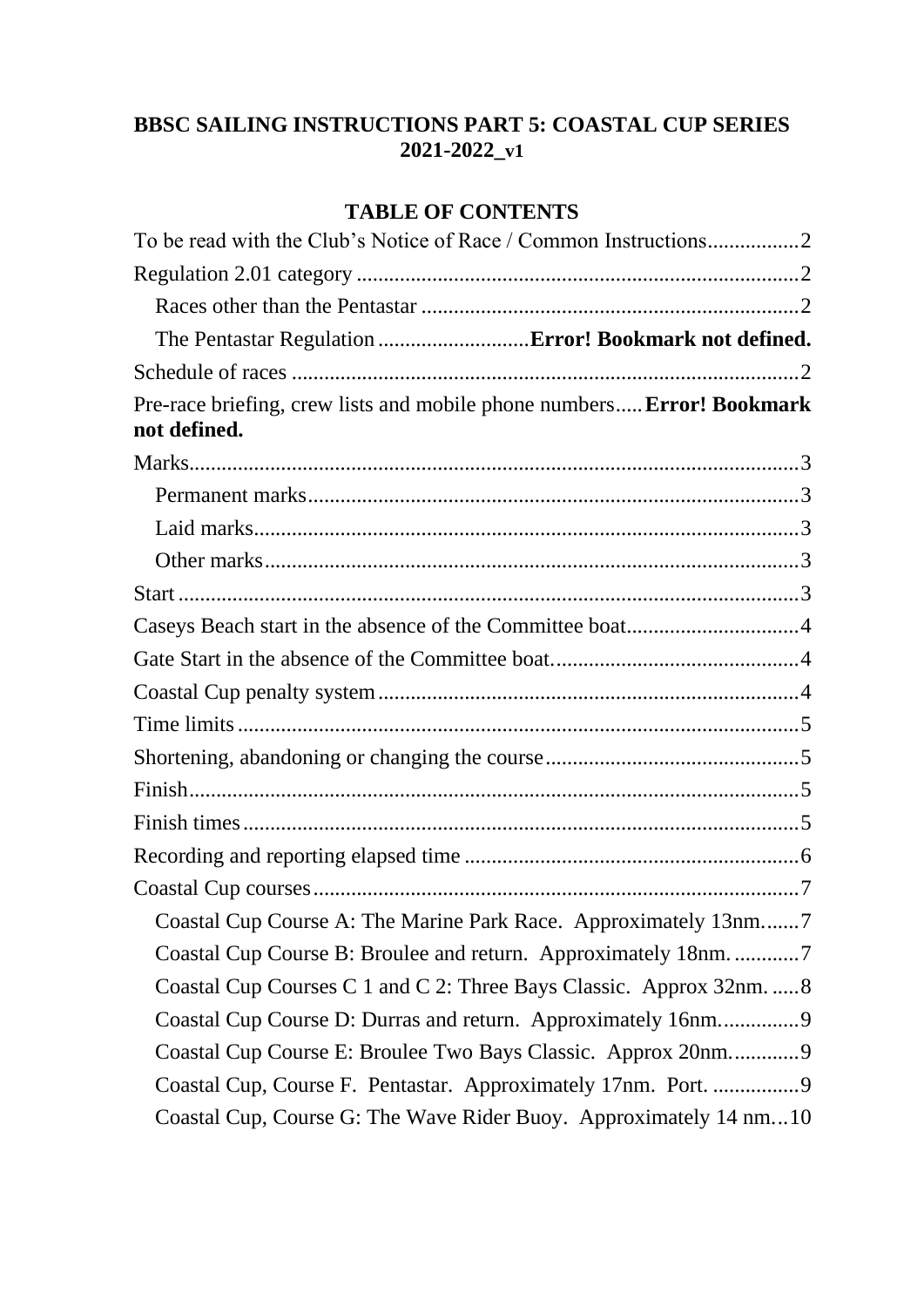# **PART 5: COASTAL CUP SERIES 2021-2022 v1**

#### <span id="page-1-0"></span>**To be read with the Club's Notice of Race / Common Instructions**

- 1. These Coastal Cup Series **instructions** shall be read subject to and in conjunction with the **Club's** Keel, Trailable and Multihull:
	- (a) Notice of Race; and
	- (b) BBSC Sailing Instructions Part 1: Common Instructions.

#### <span id="page-1-1"></span>**COVID19 Tracing Form /Crew List and obligations / pre-race briefings**

- 2. Attention is drawn to **clauses** in the Notice of Race under the headings:
	- (a) Mandatory electronic check-in; and
	- (b) Pre-race / pre-series briefings.

A boat which does not comply with the requirements of those **clauses** may be scored DNS.

#### **Regulation 2.01 category**

### <span id="page-1-2"></span>*Races other than the Pentastar*

- 3. The **Committee** has:
	- (a) selected Category 4 as the category in **regulation** 2.01 as the category most suitable for a race in the Coastal Cup Series;
	- (b) added to the requirements of Category 4, the requirements specified in the Notice of Race under the headings "Regulation 2.01 categories, racing areas, dates and pre-race briefings" / "Coastal Cup Series" / "Races other than the Pentastar".

# *The Pentastar*

4. The Pentastar is a category 7 race with added requirements specified in the Notice of Race under the headings "Regulation 2.01 categories, racing areas, dates and pre-race briefings" "Other Series and Races" / "Category 7 plus".

#### <span id="page-1-3"></span>**Schedule of races**

- 5. A schedule of race dates and approximate start times for each race in the Coastal Cup Series appears in the **Program**. The finishing time for each race in the Coastal Cup Series will be announced at the pre-race briefing.
- 6. If a race in the Coastal Cup Series is abandoned or postponed, it may be resailed on a date and at a time to be **posted**.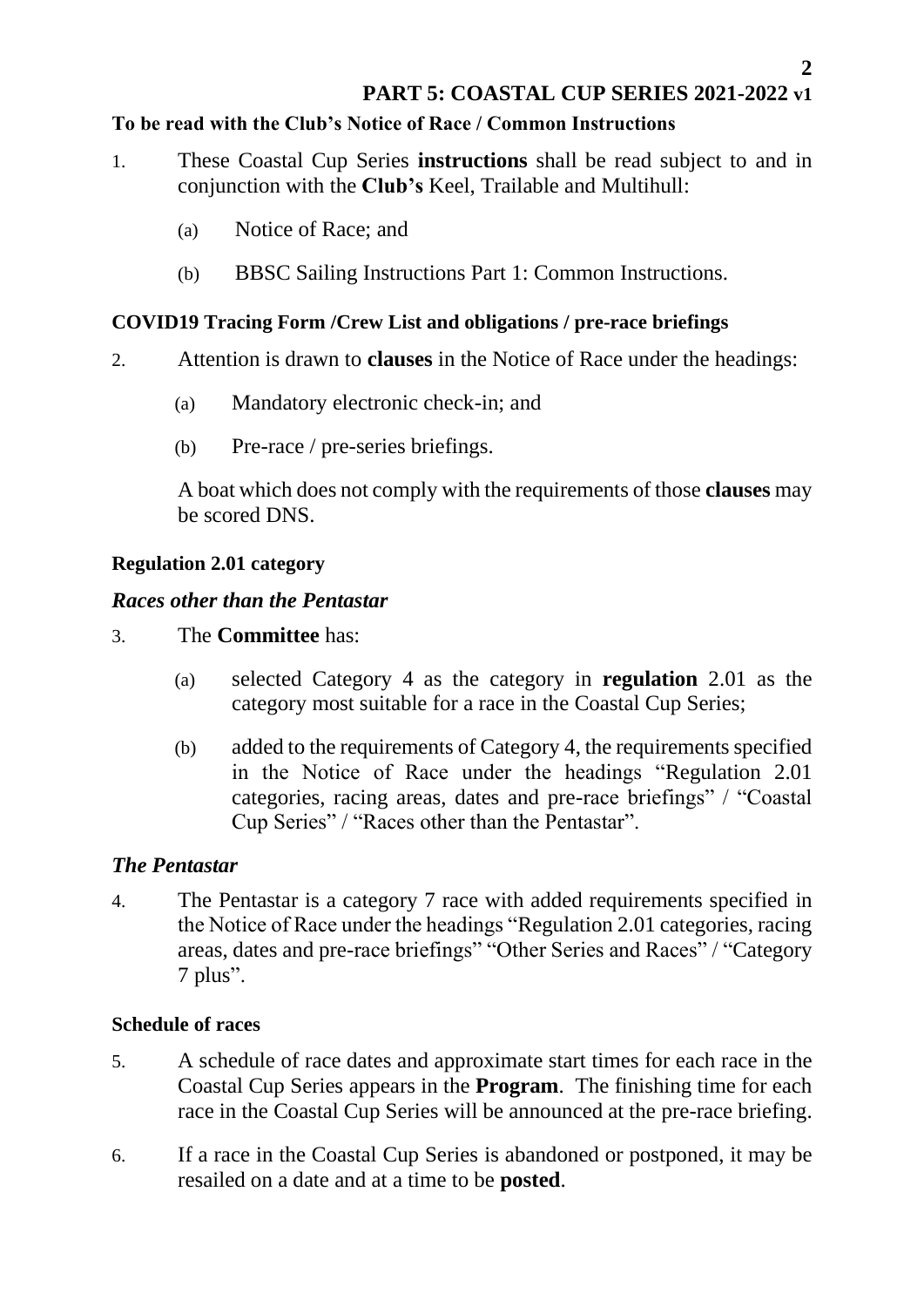#### <span id="page-2-0"></span>**Marks**

7. A course mark in a Coastal Cup race may be either a permanent mark, a laid mark or a mark detailed under the heading "Other marks" appearing below.

#### <span id="page-2-1"></span>*Permanent marks*

8. There are seven permanent yellow marks. The number, name and approximate position of each permanent mark is as follows::

| 9.               | No | <b>Name</b>        | Latitude             | Longitude            |
|------------------|----|--------------------|----------------------|----------------------|
| 1.               |    | <b>Square Head</b> | $35^0$ 42.882' South | $150^0$ 12.535' East |
| 2.               |    | Chain Bay          | $35^0$ 42.807' South | $150^0$ 14.680' East |
| 3.               |    | <b>Yellow Rock</b> | $35^0$ 43.261' South | $150^0$ 15.593' East |
| $\overline{4}$ . |    | Tollgate           | $35^0$ 44.630' South | $150^0$ 15.370' East |
| 5.               |    | Wimbie             | $35^0$ 45.487' South | $150^0$ 13.015' East |
| 6.               |    | Caseys Beach       | $35^0$ 43.979' South | $150^0$ 12.864' East |
| 7.               |    | Marine Park Middle | $35^0$ 44.282' South | $150^0$ 14.750' East |
|                  |    | Mark               |                      |                      |

10. If after the start of a race, a permanent mark is missing from the end of a leg of the course a boat is sailing, the boat shall complete the course by commencing the next leg as if the mark were in its approximate position. This changes rule 34.

# <span id="page-2-2"></span>*Laid marks*

10. A laid mark (other than a starting or finishing mark) may be a yellow, orange or pink inflatable mark or as described at the pre-race briefing.

# <span id="page-2-3"></span>*Other marks*

- 11. Other marks may be described at the pre-race briefing including the Wave Rider Buoy, the Marine Park North Mark, the Marine Park South Mark, Tollgate Island, Black Rock and Wasp Island.
- 12. Subject to the following **instructions** relating to a start in the absence of the **Committee boat**, the starting marks will be the **Club** burgee, displayed on the flag mast of the **Committee boat**, and a mark displaying flag **O**.
- 13. Unless otherwise specified at the pre-race briefing, the finishing marks will be the Caseys Beach mark and the West Cardinal Mark.

#### <span id="page-2-4"></span>**Start**

14. Subject to the following **instructions** relating to a start in the absence of the **Committee boat**, a race will be started using Racing rule 26 read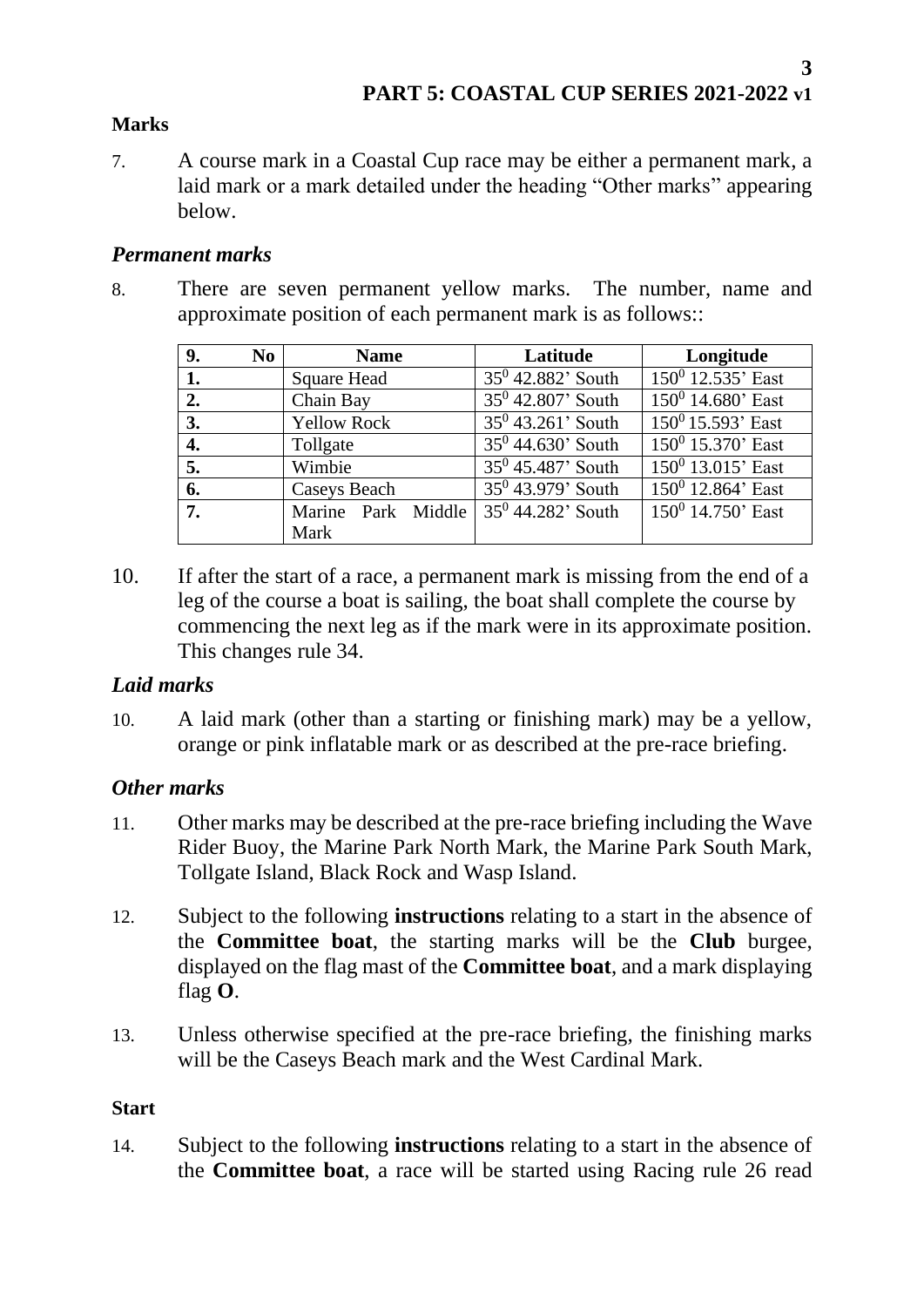substituting the words "Flag **Q**" for the words "Class flag". This changes Racing rule 26.

15. Subject to the following **instructions** relating to a start in the absence of the **Committee boat**, the starting line will be between the **Club** burgee, displayed on the flag mast of the **Committee boat**, and a mark displaying flag **O**.

#### <span id="page-3-0"></span>**Caseys Beach start in the absence of the Committee boat**

- 16. If the **Committee boat** is unavailable to start a race:
	- (a) at the pre-race briefing, a member of the **Committee** shall nominate a competitor to perform the role of **Race Officer** and responsible for starting the race;
	- (b) the starting line shall be between the No 6: Caseys Beach mark and the Caseys Beach cardinal mark;

| <b>Minutes before starting</b><br>signal | Sound signal            | <b>Means</b>       |
|------------------------------------------|-------------------------|--------------------|
|                                          | $\triangle$ One         | Warning signal     |
|                                          | $\blacksquare$ ( ) ne   | Preparatory signal |
|                                          | $\blacksquare$ One long | One minute         |
|                                          | l Ine                   | Starting signal    |

(c) the race shall be started using the following sound signals:

This changes Racing rule 26.

#### <span id="page-3-1"></span>**Gate Start in the absence of the Committee boat.**

17. If the **Committee** boat is unavailable to start a race, at the pre-race briefing a member of the **Committee** may determine that the race shall be a **Gate Start** (as detailed and illustrated in the Appendix to BBSC Sailing Instructions Part 1: Common Instructions) and nominate a competitor to perform the role of **Race Officer** and Gate Boat.

# <span id="page-3-2"></span>**Coastal Cup penalty system**

- 18. In a Coastal Cup Series race:
	- (a) Racing rule 44 will apply for two hours from the warning signal; and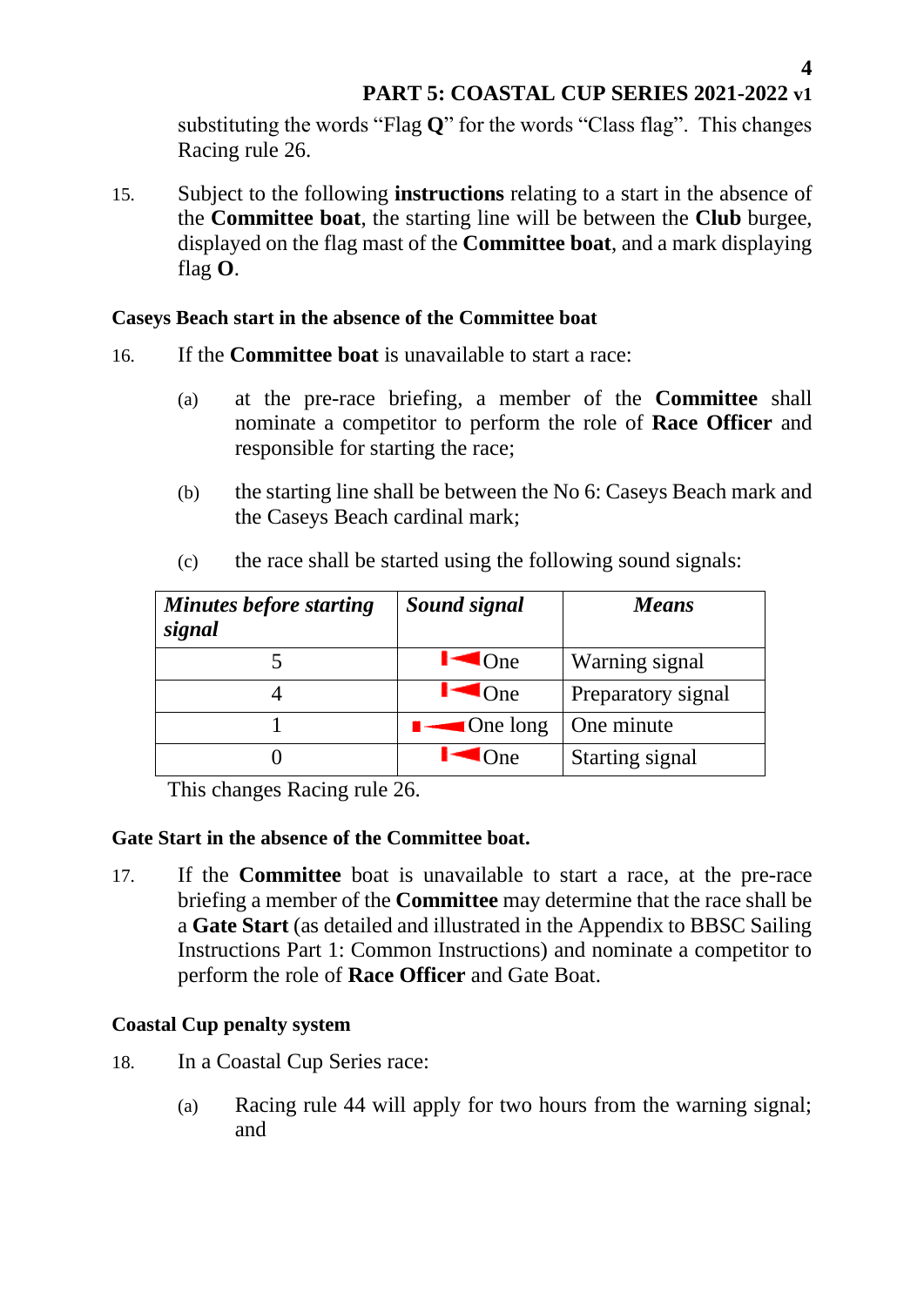(b) after two hours from the warning signal, Racing rule 44.3 will apply and the penalty will be two places.

This changes Racing rule 44.

19. A boat that has taken a scoring penalty under Racing rule 44.3 shall when reporting her elapsed time inform the **Handicapper** accordingly. This changes Racing rule 44.

### <span id="page-4-0"></span>**Time limits**

- 20. The time limit for a race in the Coastal Cup Series shall be announced at the pre-race briefing.
- 21. A boat in a race in the Coastal Cup Series failing to finish within the time limit announced at the pre-race briefing will be scored DNS. This changes Racing rules 35 and A4.

#### <span id="page-4-1"></span>**Shortening, abandoning or changing a Coastal Cup Course**

- 22. At the pre-race briefing a member of the **Committee** shall designate a competitor in a Coastal Cup race to assume the powers and functions of the **Race Officer** after the start of the race, including the power to shorten the course, to abandon it or otherwise change it.
- 23. The designated competitor may communicate a decision to shorten the course, to abandon it or otherwise change it:
	- (a) by hailing a boat; or
	- (b) by radio (VHF Channel 74); or
	- (c) if unable to communicate by way of (a) or (b), by phoning a boat on the mobile number provided by the boat's representative at the pre-race meeting.

This changes Racing rules 32 and 33.

#### <span id="page-4-2"></span>**Finish**

24. Unless otherwise **posted** or announced at the pre-race briefing, the finish line will be between the Caseys Beach mark and the West Cardinal Mark.

# <span id="page-4-3"></span>**Finish times**

25. A finish time for each Coastal Cup race will be announced at the pre-race briefing. A boat that fails to finish the race by the finish time will be scored DNF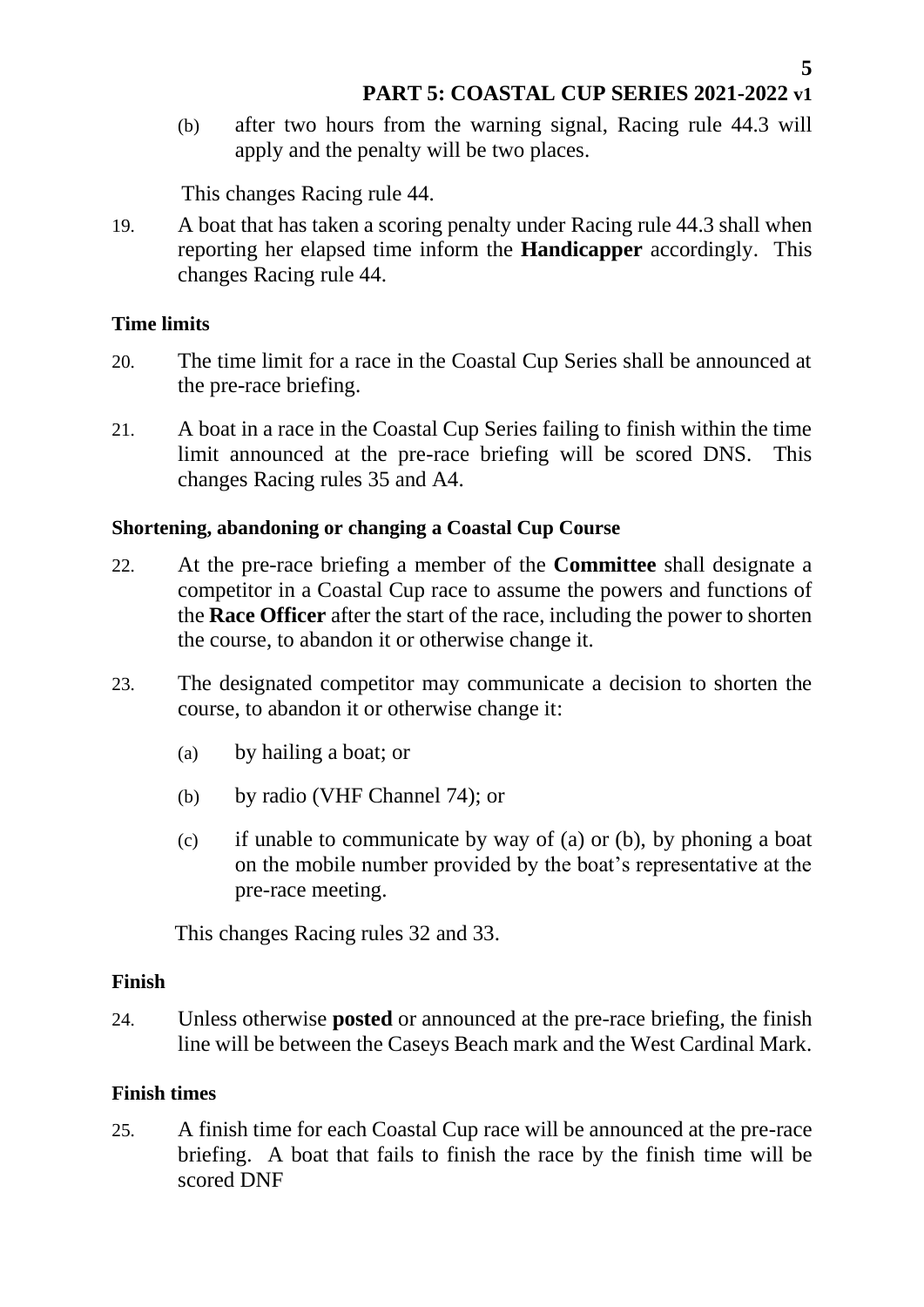#### <span id="page-5-0"></span>**Recording and reporting elapsed time**

26. A boat participating in a Coastal Cup Series' race shall record her elapsed time (that is, the time from the start [not the warning signal] to her finish) and within 24 hours of her finishing, inform the **Handicapper** of her elapsed time by e-mail to committee@bbsc.org.au or by text message to a number to be announced at the pre-race briefing. A boat that fails to observe this **instruction** may be scored DNF.

# **BALANCE OF PAGE INTENTIONALLY BLANK**

**(Coastal Cup courses commence on the next page.)**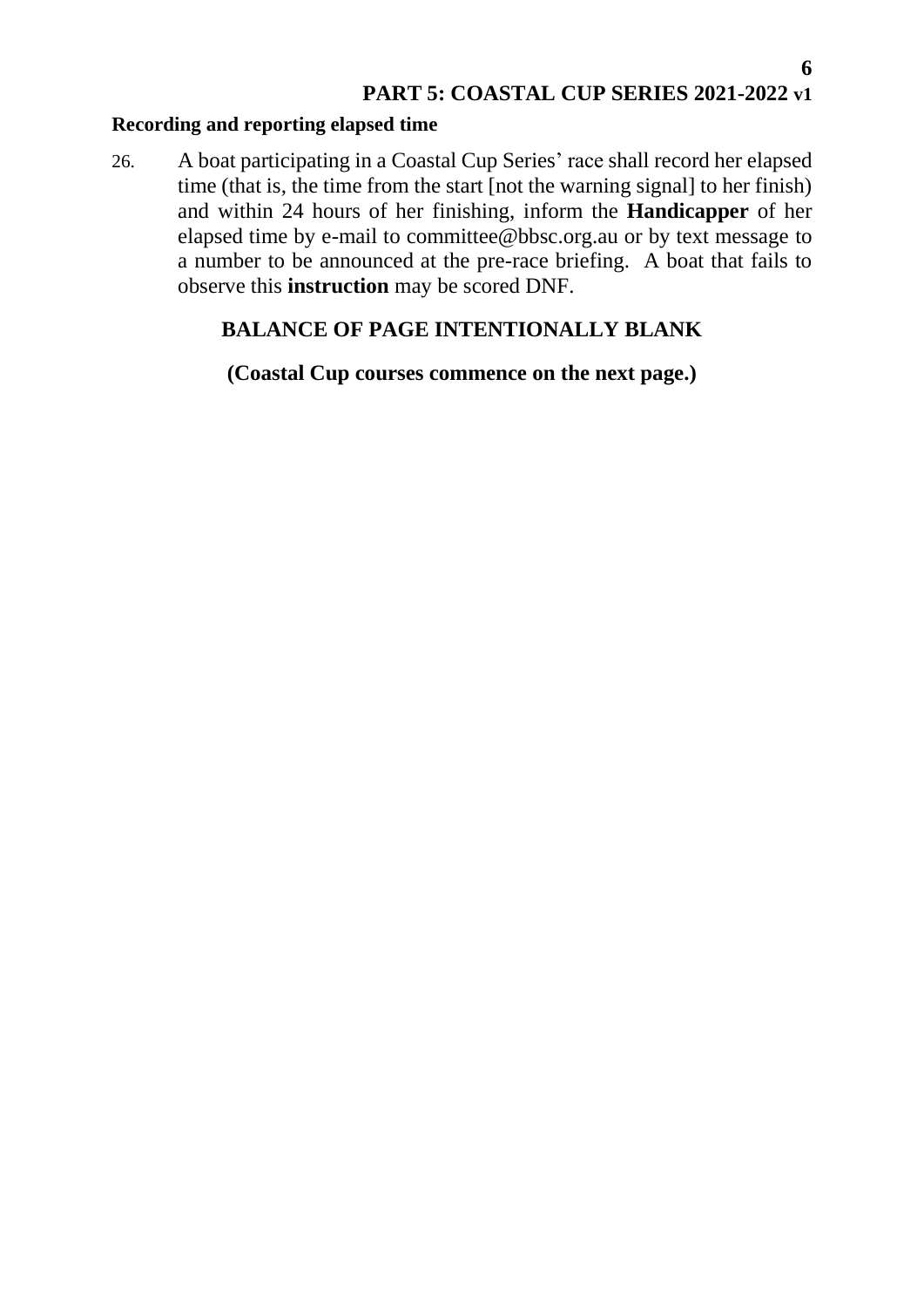# <span id="page-6-0"></span>**Coastal Cup courses**

#### <span id="page-6-1"></span>*Coastal Cup Course A: The Marine Park Race. Approximately 13nm.*

27. A race around the Middle, North and South Batemans Bay Marine Park marks and Tollgate Island (not the Tollgate mark).

**Start:** West of the Middle Mark.

- Middle mark (port).
- North mark (starboard).
- Tollgate Island (starboard).
- Middle mark (port).
- Black Rock (starboard).
- South mark (port)
- Tollgate Island (port).

# **Finish:** Between the Caseys Beach mark and the West Cardinal Mark.

# <span id="page-6-2"></span>*Coastal Cup Course B: Broulee and return. Approximately 18nm.*

**Start:** West of the Middle Mark.

- Middle Mark (starboard).
- Black Rock (starboard).
- A laid mark North of Broulee Island (starboard).
- Black Rock (port).

**Finish:** Between the Caseys Beach mark and the West Cardinal Mark.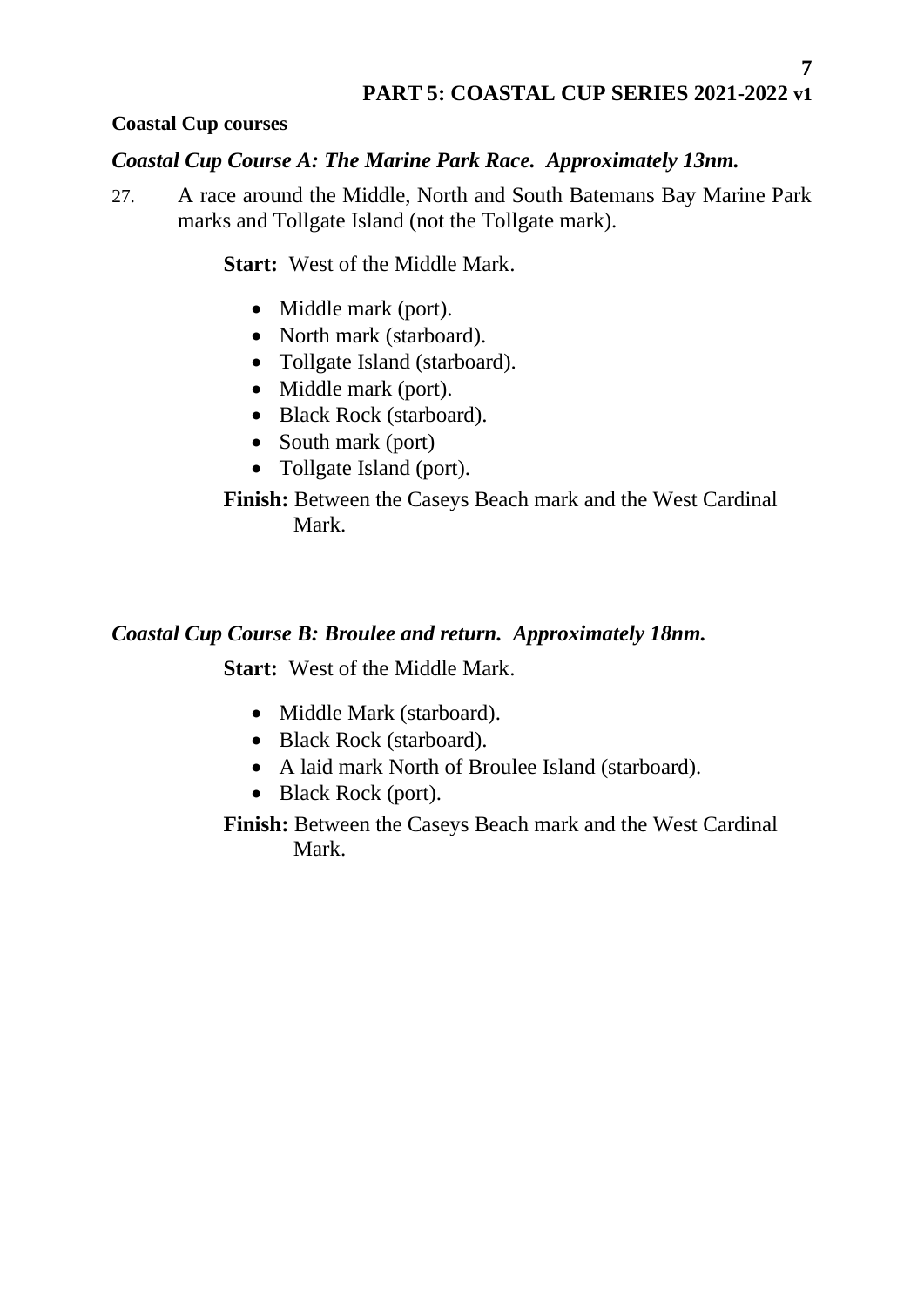# **PART 5: COASTAL CUP SERIES 2021-2022 v1**

#### <span id="page-7-0"></span>*Coastal Cup Courses C 1 and C 2: Three Bays Classic. Approx 32nm.*

Batemans Bay, Durras, Broulee and return on either Course C1 or C2 as announced at the pre-race briefing. Prior to the warning signal for the start of a race the **Race Officer** shall display the letter and number of the course.

*Three Bays Classic. Course C 1. To Durras first* **Start:** West of the Middle Mark.

- Middle Mark (port).
- Wasp Island (port).
- A laid mark in Beagle Bay approximately half a mile North West of Wasp Island (starboard).
- Wasp Island (starboard).
- A laid mark approximately one-mile North of Broulee Island (starboard).
- Black Rock (port).

**Finish:** between the Caseys Beach mark and the West Cardinal Mark.

*Three Bays Classic. Course C 2. To Broulee first* **Start:** West of the Middle Mark.

- Middle Mark (starboard).
- Black Rock (starboard).
- A laid mark approximately one-mile North of Broulee Island (starboard).
- Black Rock (port).
- Wasp Island (port).
- A laid mark in Beagle Bay approximately half a mile North-West of Wasp Island (starboard).
- Wasp Island (starboard).

**Finish:** between the Caseys Beach mark and the West Cardinal Mark.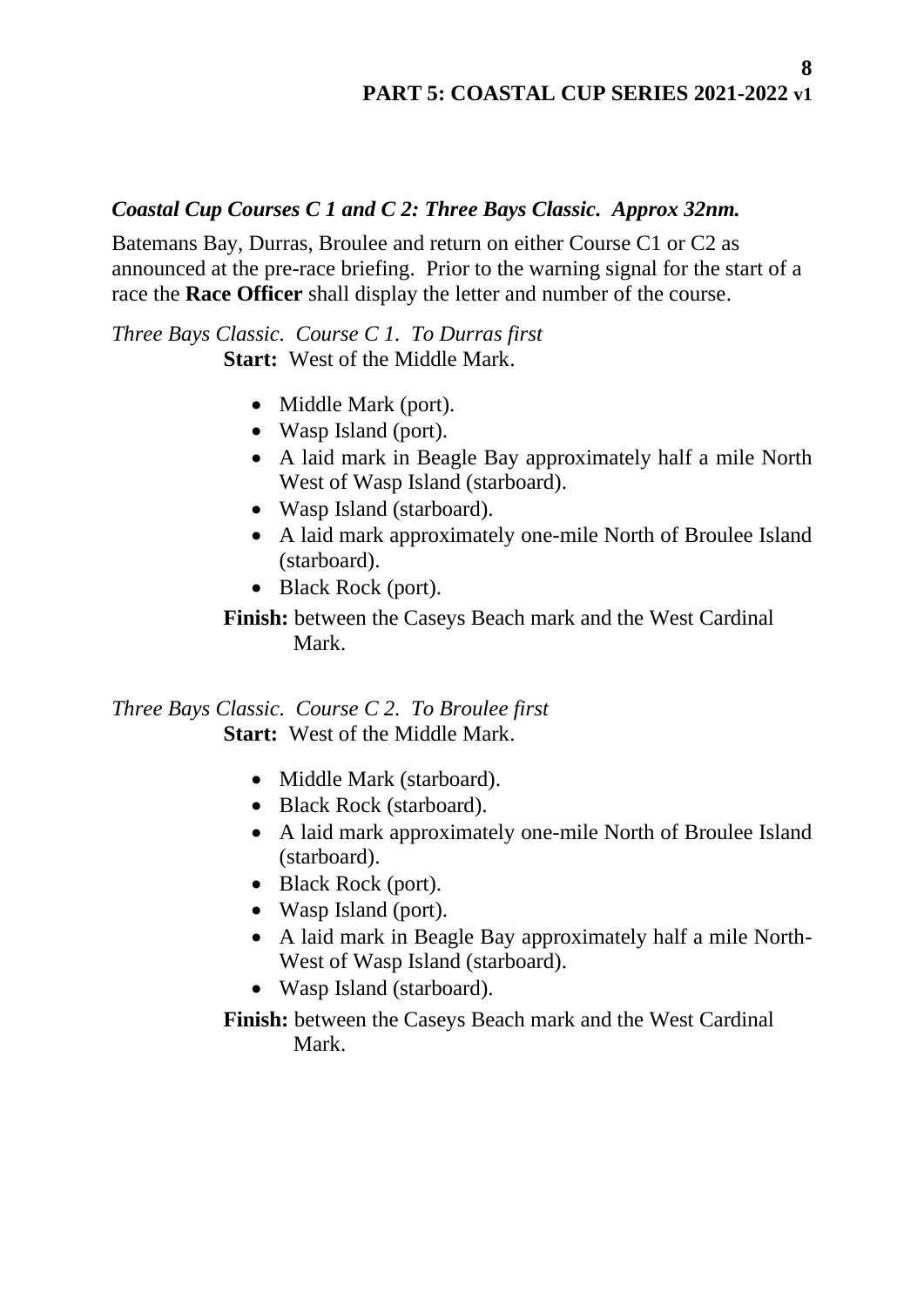# **PART 5: COASTAL CUP SERIES 2021-2022 v1**

# <span id="page-8-0"></span>*Coastal Cup Course D: Durras and return. Approximately 16nm.*

**Start:** West of the Middle Mark.

- Middle Mark (port).
- Wasp Island (port).
- A laid mark in Beagle Bay approximately half a mile North West of Wasp Island (starboard).
- Wasp Island (starboard).

**Finish:** between the Caseys Beach mark and the West Cardinal Mark.

#### <span id="page-8-1"></span>*Coastal Cup Course E: Broulee Two Bays Classic. Approx 20nm.*

**Start:** West of the Middle Mark.

- Middle Mark (starboard).
- Black Rock (starboard).
- Laid mark approximately one-mile South of Broulee Island (starboard).
- Laid mark approximately one-mile North of Broulee Island (starboard).
- Black Rock (port).

**Finish:** between the Caseys Beach mark and the West Cardinal Mark

#### <span id="page-8-2"></span>*Coastal Cup, Course F. Pentastar. Approximately 17nm. Port.*

**Start:** Approximately 250 metres downwind of the Middle Mark.

- No 7. Middle Mark.
- No 2. Chain Bay.
- No 7. Middle Mark.
- No 3. Yellow Rock.
- No 7. Middle Mark.
- No 4. Tollgate.
- No 7. Middle Mark.
- No 5. Wimbie Beach.
- No 7. Middle Mark.
- No 6. Caseys Beach.
- No 7. Middle Mark.

**Finish**: Between the Caseys Beach mark and the West Cardinal Mark.